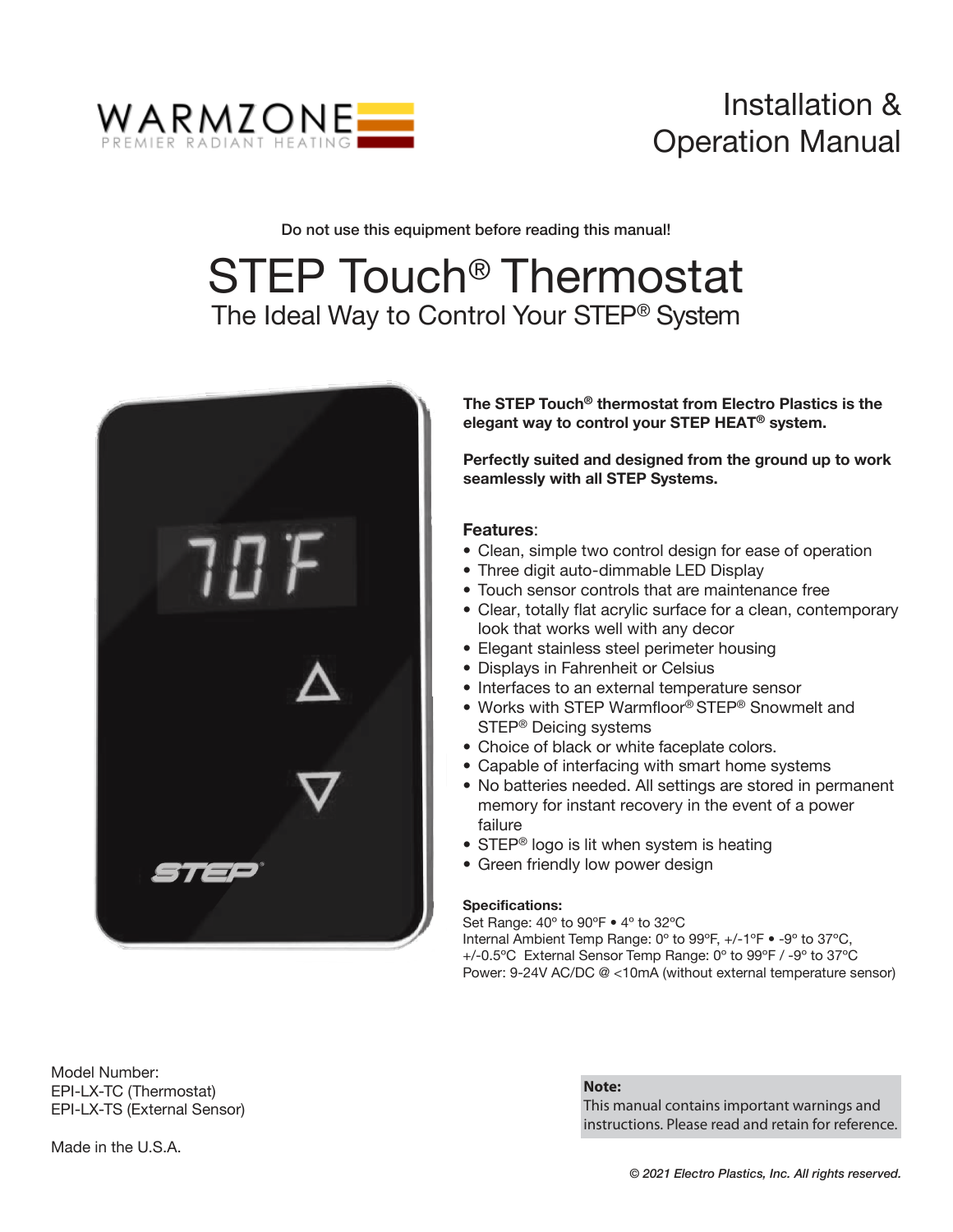# Physical Description

The STEP® Touch electronic thermostat is a zone control device specially designed for use with the STEP HEAT® radiant heat system. The STEP® Touch provides a pulsed output that complements the self-regulating nature of the STEP HEAT® heating elements to offer the homeowner the highest energy efficiency while providing better zoned control over personal comfort.

### **Thermostat**

The thermostat is the operator interface for the STEP HEAT® system. It is designed to be flush wall mounted in a place that will be most representative of the zone it controls. The thermostat consists of a digital display that indicates the measured air temperature or set temperature, touch sensitive switches for control of the set point, the air temperature sensor and indicators for the external sensor mode, snowmelt mode and logo illumination.

### Regulator

The regulator is an intelligent soft-start switch that enables/disables the line voltage in such a way that does not harm the transformer(s) and gently applies the load to the power system. The regulator consists of a printed circuit board mounted inside the power supply housing or can be purchased separately, mounted in an aluminum enclosure with heat sink, to be added to an existing system. Each regulator is designed to handle up to 1,500W of load.

The thermostat and power supply are connected together using a length of 3 conductor shielded cable. For control of a zone with a load larger than 1,500W, unlimited power supplies can be connected to one STEP® Touch thermostat.

### Functional Features

### Interface:

To switch the system "ON", hold both "Up" and "Down" capacitive sensing proximity switches (no membrane switches) for about 4 seconds.

These switches are also used to modify the "Set Temperature". Normally the display will show the ambient temperature, however when any switch is pressed, the Set Temperature is displayed for 3 seconds and the units (F or C) digit is flashed. If a switch is pressed again, while the Set Temperature is displayed the Set Temperature is modified.

If both the "Up" and "Down" switches are held for more than 4 seconds, the unit will go into shutdown mode and completely turn the system off. While these switches are held the display will count down, i.e.: "3", "2", "1", "OFF". During this time all setting information is saved in memory and recovered on power-up.

All settings are permanently stored in flash memory (no batteries) so that in the case of a power failure, there will be no need to modify any settings. This also includes shutdown mode, i.e.: if you are out of town and the unit is in shutdown mode a power fluctuation will not cause the unit to re-enable.

### Output:

When the temperature measurement from either the internal ambient air sensor or the external floor sensor (depending on the mode of operation) is below the Set Temperature, the unit will trigger the system to activate and the STEP® logo will illuminate indicating heat is being called for.



### Internal Temp Sense:

Ambient temperature is sensed via the three vent slots on the front panel.

### External Temp Sense:

The unit also provides for the sensing of temperature externally via the EPI-LX-TS sensor supplied. This could be necessary, if the thermostat is located in an area that has a falsely high temperature or when it is more important to control the floor temperature. It would also be used in the case of Snowmelt mode where the sensor would need to be installed in the concrete or roof that is being heated. This connection is made via a very common 6 position 4 contact modular connector and allows the sensor to be extended to a maximum distance of 200 feet. The external sensor has a small micro-controller built in and digitally transmits the temperature data so there is no loss in accuracy with distance.

#### Home Control Shutdown:

It is also possible, via the modular jack on the rear of the unit, that the unit can be shut down via a relay closure from an external Home Control system. If Pins 1 and 6 are shorted together the unit will shutdown.



© 2021 Electro Plastics, Inc. All rights reserved.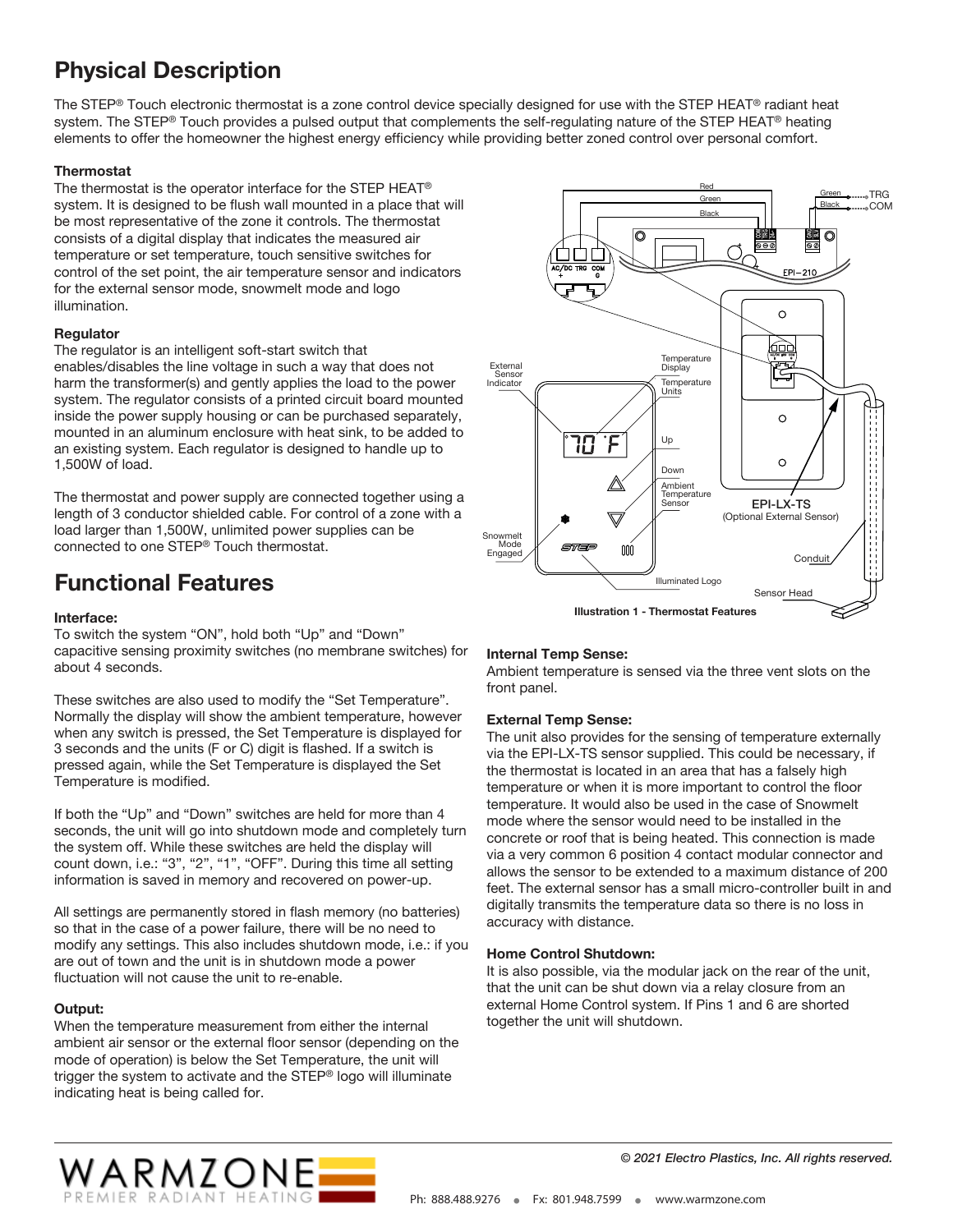### DIP SWITCHES:

Dip switches are extremely easy to access via the magnetically attached front panel. No fasteners or annoying plastic clips. Electrical connection between the front panel and the base are made via gold-plated, spring-loaded contacts ensuring extremely long life. The 4 position dip switch is located on the inside of the front panel PCB.

FACEPLATE REMOVAL: The faceplate is retained via high power magnets. Illustration 2 shows proper technique to remove the faceplate and gain access to the dip switches and connections. In order to remove, first place your thumbs on the bottom edges of the faceplate and lightly brace the top with your fingers. Press your thumbs in firmly at the corners until the top pops free from the housing,and rotate the top of the display away with your fingers until it is free.

1. C/F: Simply changes the temperature units between Celsius and Fahrenheit. The Up/ON position displays °F, and the Down/OFF position displays ˚C.

2: AUTODIM MODE; "DIM": Many people do not like a bright LED display to be on all the time, especially at night. The Auto Dim feature simply dims the display when the unit is not being modified. If a switch is pressed, the display is brightened and stays bright for several seconds after modifications have been completed. When AutoDim mode is not enabled, the display is bright all the time.

3. EXTERNAL TEMPERATURE SENSOR; "EXT": When this switch is enabled the unit will make decisions based on the temperature reading from the external sensor. The display will always show the temperature of the external temp sensor, however if the user wishes to check the ambient temperature, they can simply press and release both the "Up" and "Down" switches within 1 second and the ambient temperature will be displayed for several seconds, after which, it will revert to the temperature of the external sensor. If, by mistake, both the External Temperature switch and the Snowmelt switch are activated, the Snowmelt switch is dominant and this mode will be enabled. Whenever the external sensor is active the dot in the upper left-hand corner of the display will be illuminated.

### Installation

The STEP® Touch thermostat can be used in conjunction with all the EPI-LX-R power supply series and the STEP<sup>®</sup> DC Controllers. Be sure to install the thermostat on an interior wall away from direct sun and drafts. Measure the distance from the power supply to the thermostat to identify the length of the thermostat wire. The STEP Touch low-voltage thermostat is connected to the power supply using a 3-conductor shielded cable and can control unlimited power supplies or DC Controllers.

The process of installing the EPI-LX-TC involves preplanning of mounting locations and roughing in of the necessary hardware. The installation of the EPI-LX-TC typically occurs during new construction or a remodel project where access to the walls is possible for the rough in work. If access to the walls is not possible, as during some remodel projects, the EPI-LX-TC installation may require the use of surface mounted raceway products.

#### Plan Mounting Locations

Locate the thermostat approximately 60 in (152 cm) off the floor in a location that is most representative of the zone that it controls. Do not install where exposed to direct sunlight or drafts.

### 4. SNOWMELT MODE; "SM":

This mode is enabled when the thermostat is being used with the snowmelt and deicing elements. The external temp sensor is installed in the concrete or on the roof and the Set Temperature is adjustable between 32°-41°F/0°-5°C. This value is maintained in flash memory. The display will show this measurement and, as with external mode, when both the UP/DOWN switches are pressed and released within 1 second, the display will show the ambient temperature for a short period after which it will revert to the external temperature sensor. When in Snowmelt mode, the snowflake logo on the front panel will glow blue.





### Rough In

The thermostat is designed to be flush mounted on a single gang junction box. Install such a box at the desired mounting location. Install the supplied 3-conductor shielded cable between the housing and the power supply. The cable can be installed in the wall without the use of conduit as it only carries a low voltage signal. If the cable is not long enough, acquire a suitable length of an equivalent cable sufficient to run the full length between the boxes. Do not splice the cable – only use a full new length. If an additional power supply will be connected, install the supplied 3-conductor shielded cable between the supplies.

#### **Thermostat**

Terminate the 3-conductor shielded cable to the thermostat. Trim back the shield flush with the outer cable jacket and do not ground the drain (non-insulated) wire at the thermostat, only ground the drain wire at the "COM" terminal on the regulator. Remove the faceplate from the housing to expose the mounting holes. Push the excess cable into the box and install the Thermostat using the screws provided. Reinstall the faceplate onto the housing.